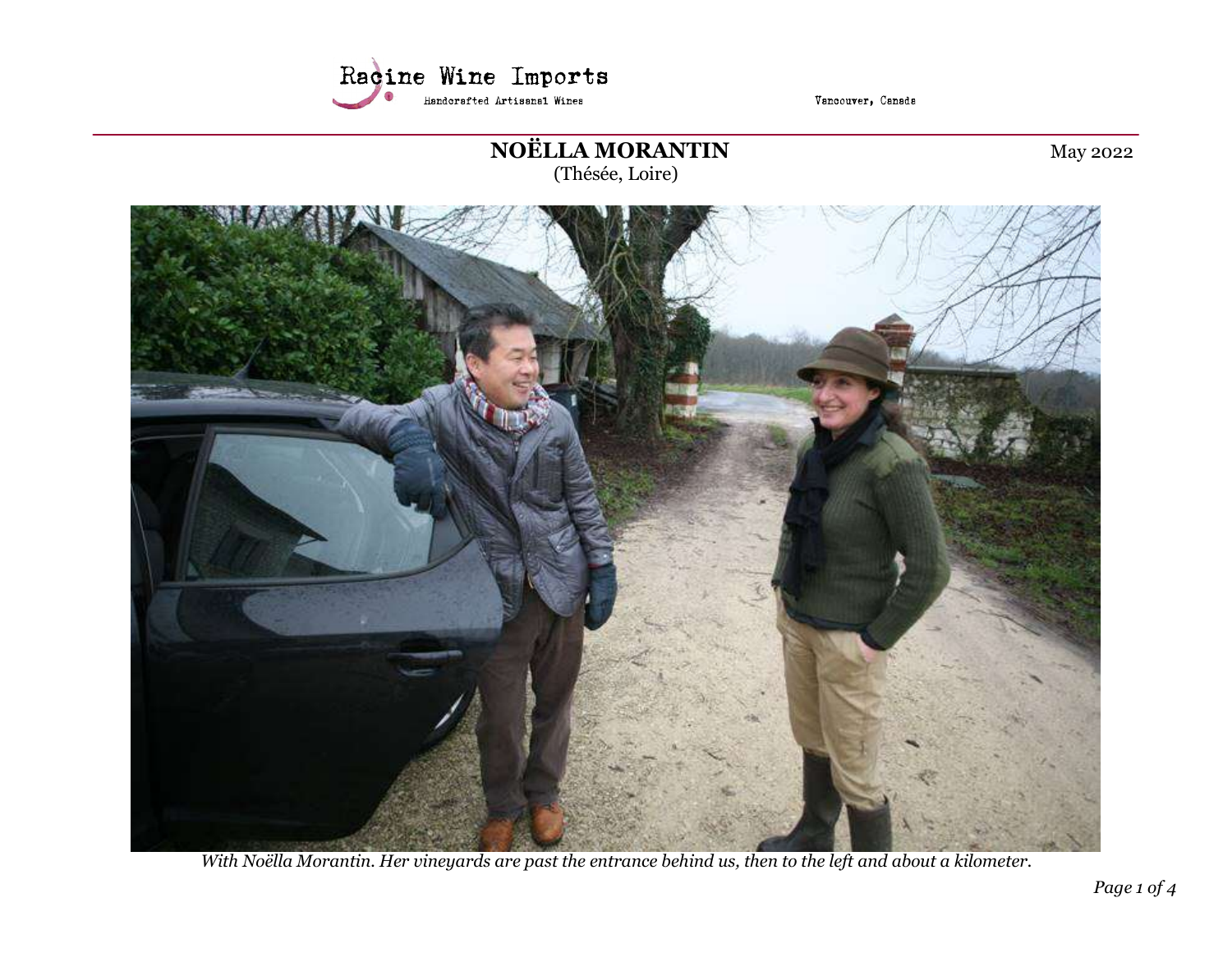I met Noëlla Morantin a year after she opened her own domain. That was in 2010. Prior to starting her own domain, she worked for the small *Domain Les Bois Lucas*, which is located close to where she is now. Being the only employee of the small domain, she did everything. She pruned the vines, drove the tractor, and vinified the wines. This was fortuitous for Noëlla – although I am beginning to believe all things happen for a reason.

Sometimes, one can't connect the dots in life until it happens. For Noëlla, working for that small domain proved to be her path to owning the great vineyards. When her former employer decided to sell the vineyards, Noëlla was offered to purchased the vineyards. She jumped at the opportunity. Noëlla's vineyards are near La Tesnière, where there is an outcropping of limestone. Vines rooted in limestone give inimitable freshness and minerality in wines.

Noëlla is not from a wine family. She is from Normandy, which is the Atlantic coastal area known for butter and ciders. So, being a vigneronne is a calling for her. Her heart is in her vineyards and her wines. Her total vineyards are only six hectares.

#### Stella Marie Sauvignon Blanc 2020 SKU: 068323 Speculative 750 ml 12 bottles/ case \$26.24 Wholesale/ \$34.00 Retail per bottle



Crunchy with a mineral undertow. Flowers. A hint of honey. Exuberant and yet elegant. This Sauvignon Blanc goes down like a praise. Easy yet not so simple. 100% Sauvignon Blanc from the vines grown on clay and flint with limestone underneath, which gives freshness. Sauvignon Blanc that I would love to drink over a lazy dinner in a garden on a summer evening. Stella Maris means starfish in French. Noëlla grew-up in Normandy and has fond memories seeing starfishes on the beaches.

(Note: The labels shown are not current vintages and are for illustration purposes only)

## Chez Charles Sauvignon Blanc 2019 SKU: 168633 Speculative 750 ml 12 bottles/ case \$32.31 Wholesale/ \$43.00 Retail per bottle



Elegant. Complex. Inimitable perfume and texture of finely made Sauvignon Blanc from the Loire. Beautiful. Hand-harvested Sauvignon Blanc grapes are fermented with ambient yeasts - like all of Noëlla's wines. Élevage in neutral demi-muids (500 litre barrels) for about a year. Relatively long élevage really brings refinement and texture. It has that illusive engaging marrowy richness without the weight. Grace of old vines shining through. The vines come from the parcel that used to be farmed by a gentleman Charles Buchet before Noëlla purchased the vineyard. In honour of him, Noëlla named the cuvée after his name. The vines were planted in the 1960's.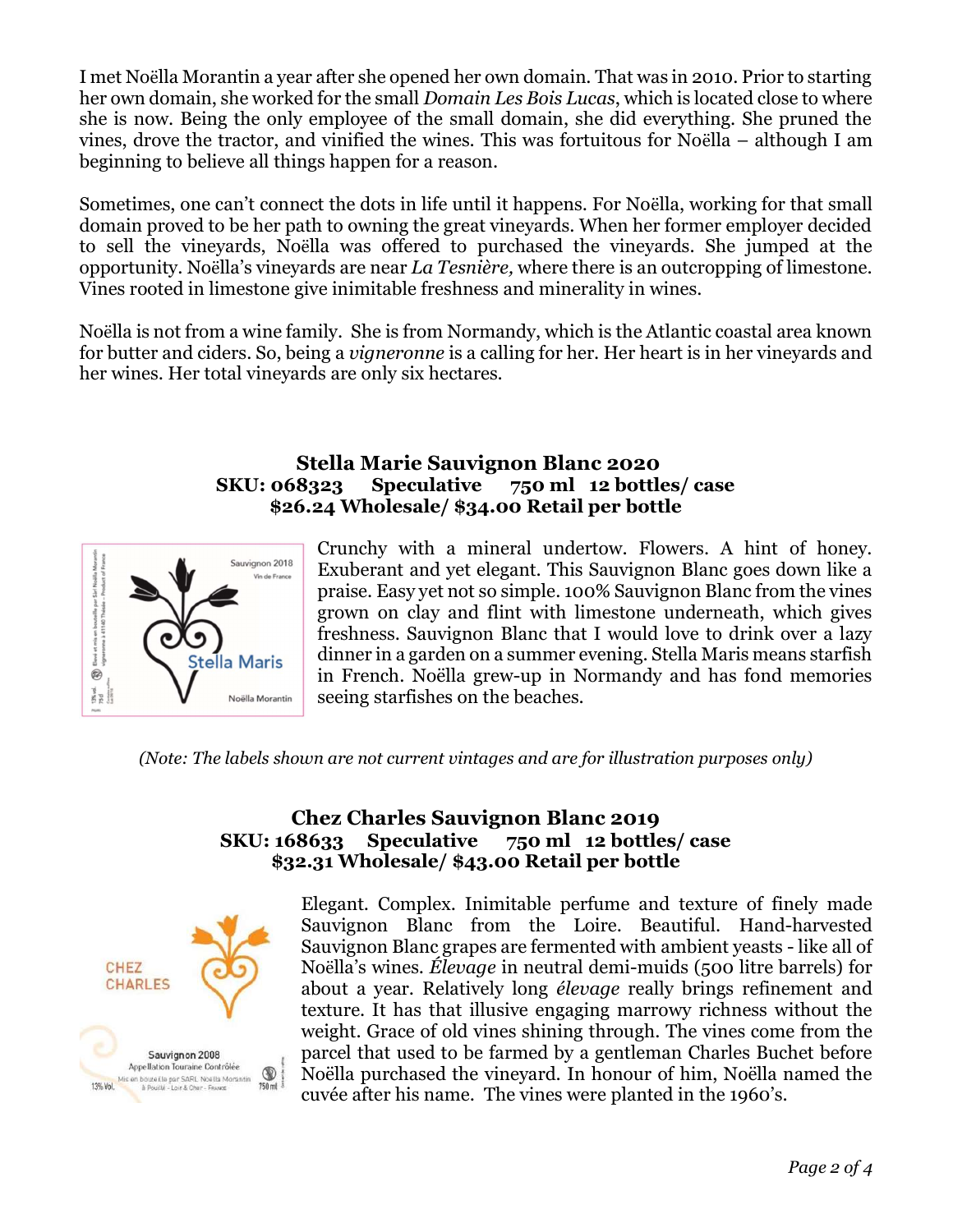#### Tango Atlantico 2018 SKU: 068332 Speculative 750 ml 12 bottles/ case \$29.43 Wholesale/ \$38.00 Retail per bottle



Gently earthy, summer berry-fruits with melting tannins. Decadent in this sunny 2018 vintage. So delicious. Gourmand, as French would say. This is a blend of about 60% Cabernet Franc and 40% Côt (aka Malbec). Two Bordeaux varietals that have a long history in this part of Loire. Élevage is about eighteen months in demi-muids (500 litre barrels). Then, the barrels are assembled. The assemblage is rested and bottled without filtration. This wine spent additional eighteen months in bottles in Noëlla's icy chalk cellar before being shipped to our shores. Splendid.

## La Boudinerie 2020 SKU: 223990 Speculative 750 ml 12 bottles/ case \$25.00 Wholesale/ \$33.00 Retail per bottle



Summer berries. Fresh. A little clove and peppery taste that keeps this wine compelling. Quaffable. Immensely drinkable. Digestible as the French would say. Made with 100% Gamay grown on sandy soil with limestone. The sand soil gives this Gamay light structure. Maceration is intentionally kept short to make wine vin de soif. This wine spends about nine months in neutral *demi-muids* (500 litre barrels) to settle down. At 12% alcohol, this wine is immensely pleasurable. Best served slightly chilled.

### Mon Cher 2020 SKU: 608000 Speculative 750 ml 12 bottles/ case \$29.87 Wholesale/ \$39.00 Retail per bottle



More complex and elegant than the La Boudinerie above. Peonylike nose that keeps your nose in the glass. Some spices keep this wine intriguing. Mon Cher is all that is so great about a Loire red made from Gamay. The vines are planted on clay with limestone and are about 40 years old. Half of harvest is destemmed while the other half is whole clusters. This wine spends about ten months in neutral demi-muids (500 litre barrels) to settle down. Then bottled to rest for a few months prior to release. One of the finest Loire Gamay wines. Best served slightly chilled.

## Mon Cher 2020 (MAGNUMS) SKU: 474888 Speculative 1.5 Litre 12 bottles/ case \$69.42 Wholesale/ \$90.00 Retail per bottle

Also comes in MAGNUMS for the first time in our market.